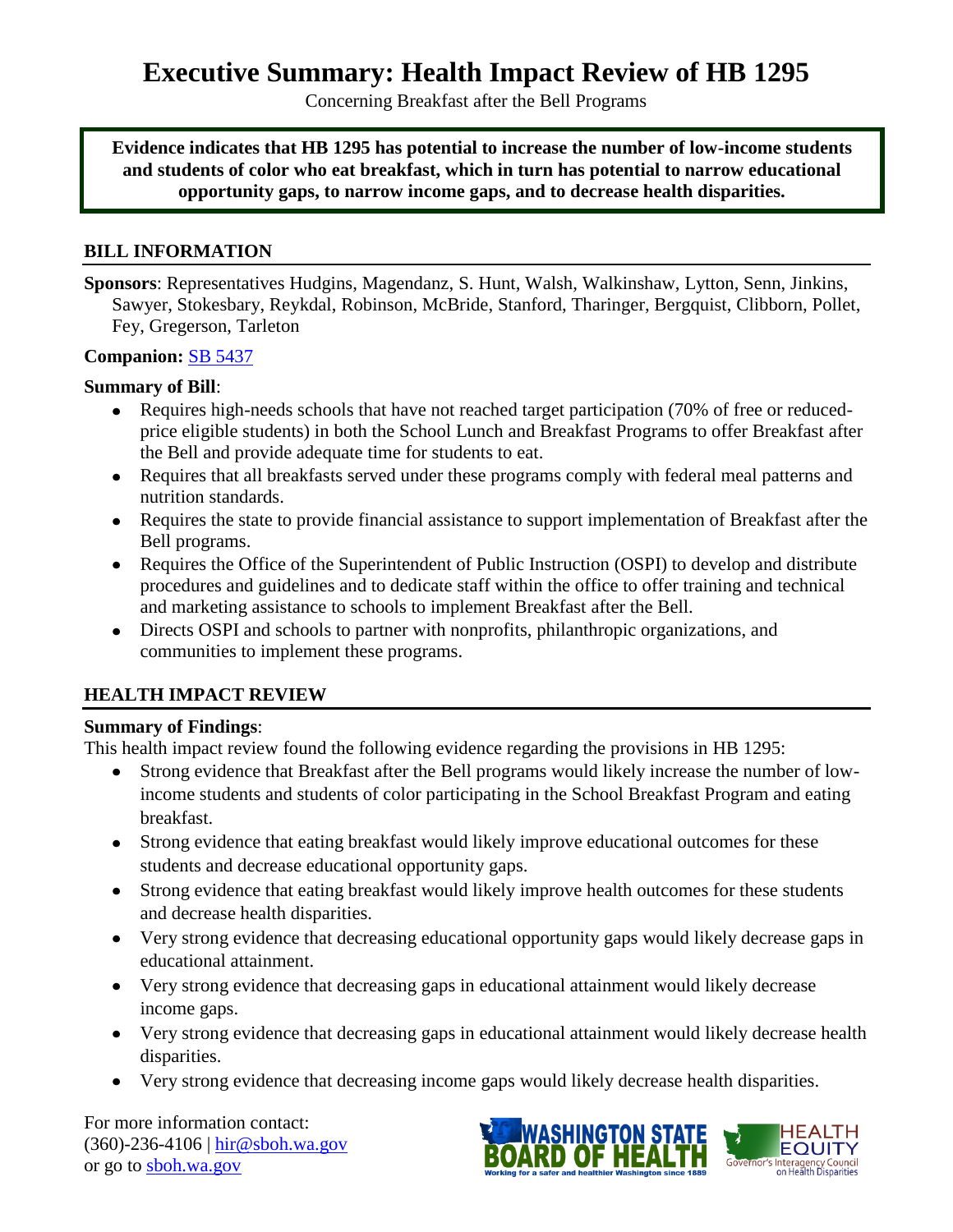# **Health Impact Review of HB 1295**

Concerning Breakfast after the Bell Programs

## **January 23, 2015**

Author: Sierra Rotakhina Contributor: Kelly Gilmore Contributor/Reviewer: Christy Hoff Reviewer: Michelle Davis Reviewer: Timothy Grisham

## **Contents**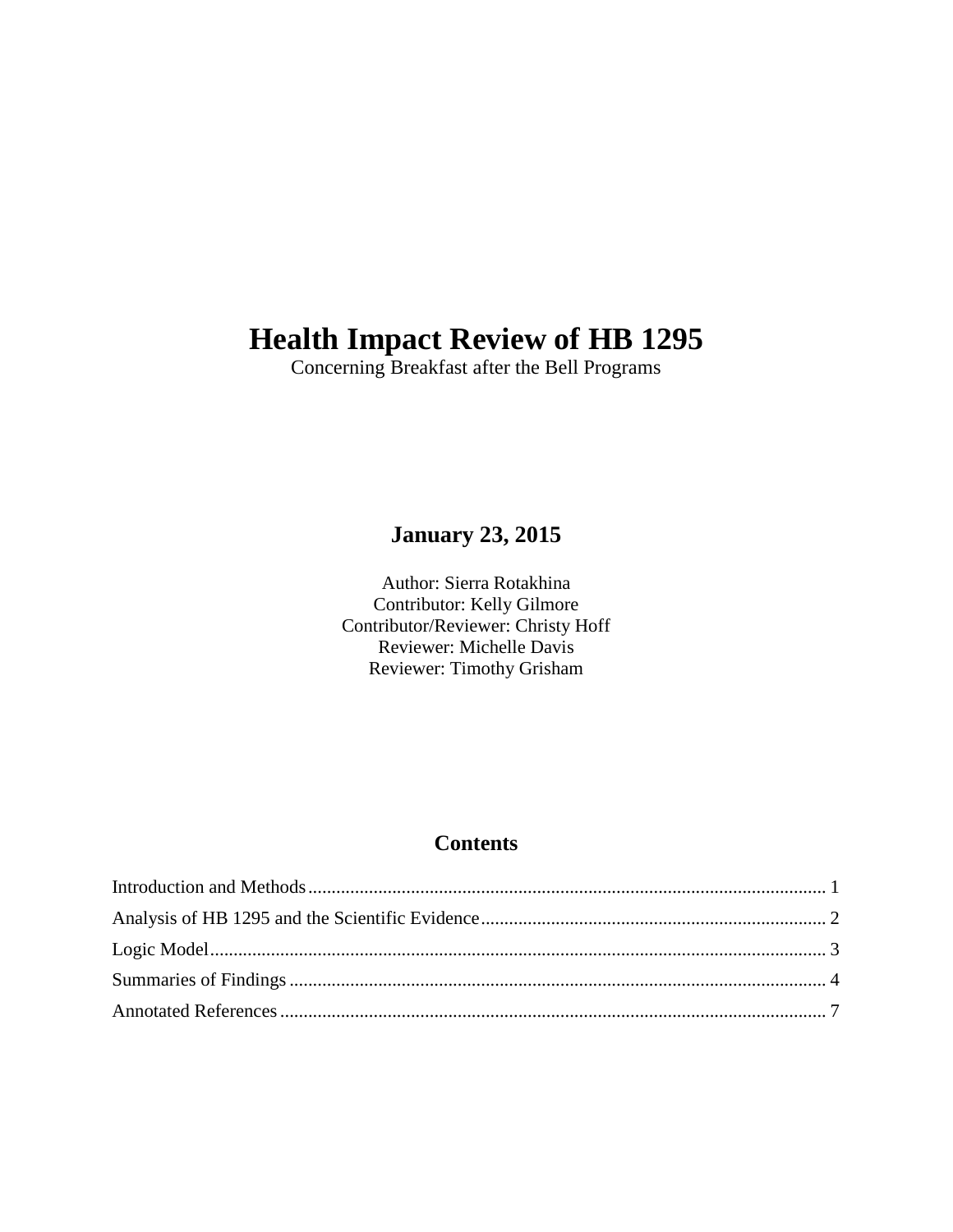## **Introduction and Methods**

<span id="page-2-0"></span>A health impact review is an analysis of how a proposed legislative or budgetary change will likely impact health and health disparities in Washington state [\(RCW 43.20.285\)](http://apps.leg.wa.gov/rcw/default.aspx?cite=43.20.285). For the purpose of this review 'health disparities' have been defined as the differences in disease, death, and other adverse health conditions that exist between populations [\(RCW 43.20.270\)](http://apps.leg.wa.gov/rcw/default.aspx?cite=43.20.270). This document provides summaries of the evidence analyzed by State Board of Health staff during the health impact review of House Bill 1295 [\(HB 1295\)](http://app.leg.wa.gov/billinfo/summary.aspx?bill=1295&year=2015).

Staff analyzed the content of HB 1295 and created a logic model depicting possible pathways leading from the provisions of the bill to health outcomes. We consulted with stakeholders and conducted objective reviews of the literature for each pathway using databases including PubMed and Google Scholar.

The following pages provide a detailed analysis of the bill including the logic model, summaries of evidence, and annotated references. The logic model is presented both in text and through a flowchart (Figure 1). The logic model includes information on the strength of the evidence for each relationship. The strength-of-evidence has been defined using the following criteria:

- Not well researched: the literature review yielded few if any studies or only yielded studies that were poorly designed or executed or had high risk of bias.
- **A fair amount of evidence:** the literature review yielded several studies supporting the association, but a large body of evidence was not established; or the review yielded a large body of evidence but findings were inconsistent with only a slightly larger percent of the studies supporting the association; or the research did not incorporate the most robust study designs or execution or had a higher than average risk of bias.
- **Strong evidence:** the literature review yielded a large body of evidence on the relationship (a vast majority of which supported the association) but the body of evidence did contain some contradictory findings or studies that did not incorporate the most robust study designs or execution or had a higher than average risk of bias; or there were too few studies to reach the rigor of 'very strong evidence'; or some combination of these.
- **Very strong evidence:** the literature review yielded a very large body of robust evidence supporting the association with few if any contradictory findings. The evidence indicates that the scientific community largely accepts the existence of the association.

Staff made modifications to these criteria at the start of the 2015 legislative session beginning January 12, 2015. Therefore strength-of-evidence rankings may not be comparable between reviews completed before and those completed after this date.

This review was subject to time constraints, which influenced the scope of work for this review. The annotated references are only a representation of the evidence and provide examples of current research. In some cases only a few review articles or meta-analyses are referenced. One article may cite or provide analysis of dozens of other articles. Therefore the number of references included in the bibliography does not necessarily reflect the strength-of-evidence. In addition, some articles provide evidence for more than one research question so they are referenced for multiple research questions.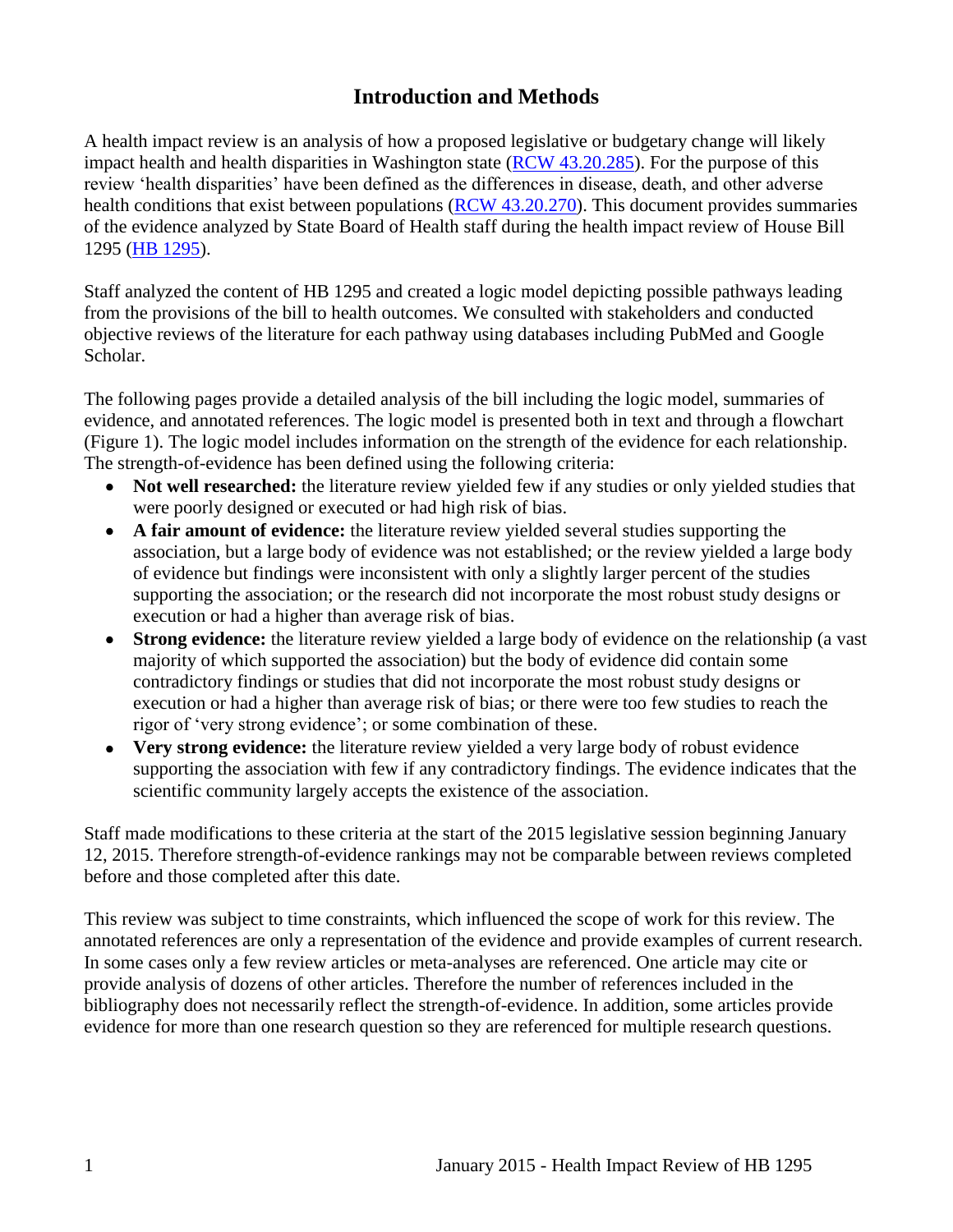## **Analysis of HB 1295 and the Scientific Evidence**

#### <span id="page-3-0"></span>*Summary of HB 1295*

- Requires high-needs schools that have not reached target participation (70% of free or reducedprice eligible students) in both the School Lunch and Breakfast Programs to offer Breakfast after the Bell and provide adequate time for students to eat.
- Requires that all breakfasts served under these programs comply with federal meal patterns and nutrition standards.
- Requires the state to provide financial assistance to support implementing Breakfast after the Bell programs.
- Requires the Office of the Superintendent of Public Instruction (OSPI) to develop and distribute procedures and guidelines and to dedicate staff within the office to offer training and technical and marketing assistance to schools to implement Breakfast after the Bell.
- Directs OSPI and schools to partner with nonprofits, philanthropic organizations, and communities to implement these programs.

#### *Health impact of HB 1295*

Evidence indicates that HB 1295 has potential to increase the number of low-income students and students of color who eat breakfast, which in turn has potential to narrow educational opportunity gaps, to narrow income gaps, and to decrease health disparities.

#### *Pathways to health impacts*

The potential pathways leading from the provisions of HB 1295 to decreased health disparities are depicted in Figure 1. There is strong evidence that Breakfast after the Bell programs increase participation in the School Breakfast Program and increase the number of students who eat breakfast, particularly among low-income students and students of color who are more likely to skip breakfast than their peers.<sup>[1-12](#page-8-1)</sup> There is also strong evidence that eating breakfast is directly associated with improved education<sup>[12-14](#page-11-0)</sup> and health outcomes.<sup>[9](#page-10-0)[,15-18](#page-13-0)</sup> The same students who tend to skip breakfast in Washington are facing educational opportunity gaps and health disparities, therefore increasing breakfast consumption among these students has potential to decrease these disparities.<sup>[18](#page-14-0)</sup> In addition, the literature indicates that increased educational opportunities and outcomes are very strongly linked to increased educational attainment, $19-22$  which is in turn is very strongly associated with both improved health<sup>[18,](#page-14-0)[23-31](#page-15-1)</sup> and increased income<sup>[28,](#page-16-0)[32](#page-17-0)</sup> (which is also very strongly linked to improved health).<sup>[18](#page-14-0)[,28,](#page-16-0)[29](#page-17-1)[,33-36](#page-17-2)</sup>

Due to time limitations we only researched the most direct connections between the provisions of the bill and decreased health disparities and did not explore the evidence for all possible pathways. For example, potential pathways that were not researched include:

- Evidence of how breakfast consumption impacts student behavior and discipline incidence and how discipline incidence relates to educational outcomes.
- Evidence of how students eating breakfast at school impacts the financial and food security and nutrition of their family members.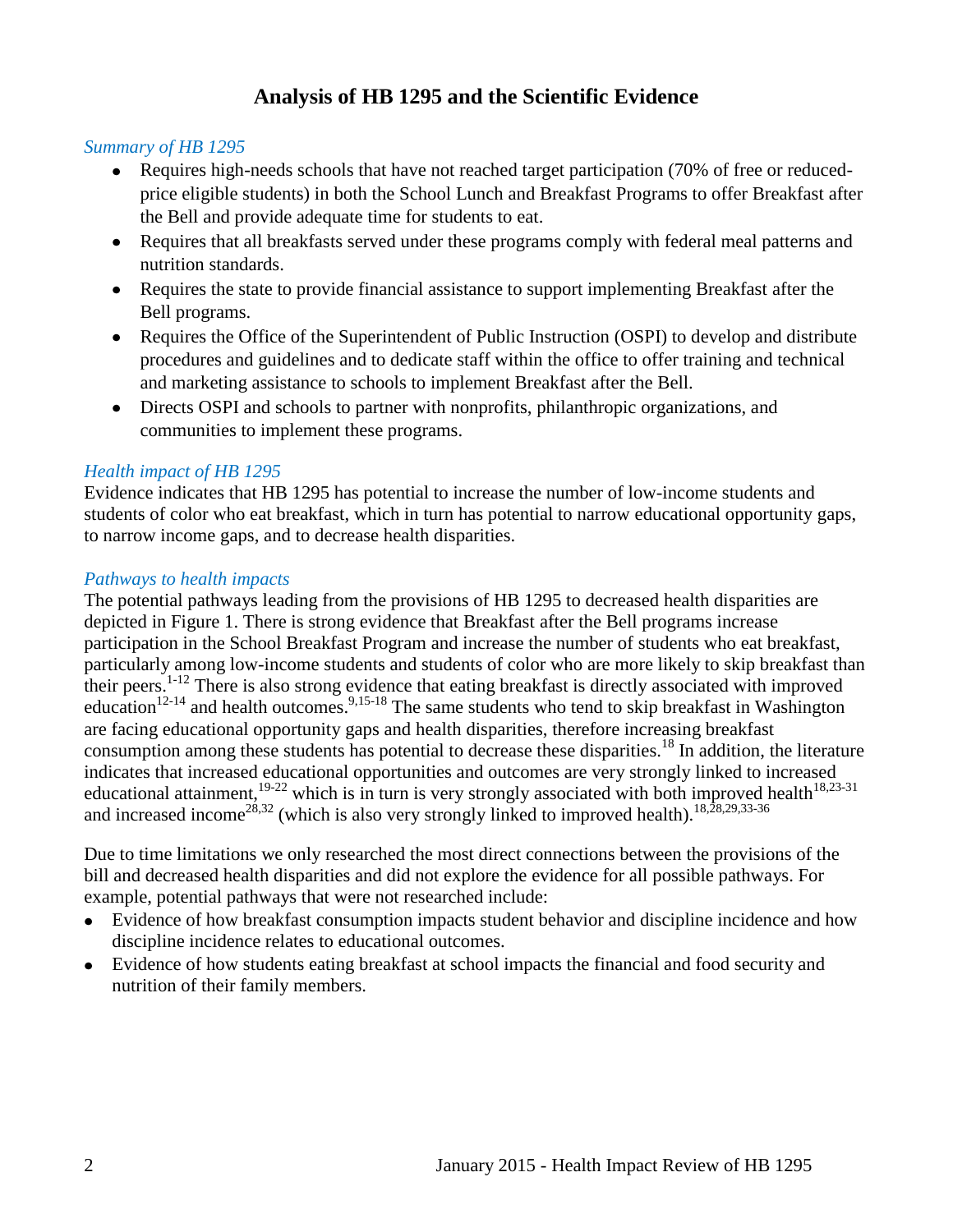## **Logic Model**

<span id="page-4-0"></span>



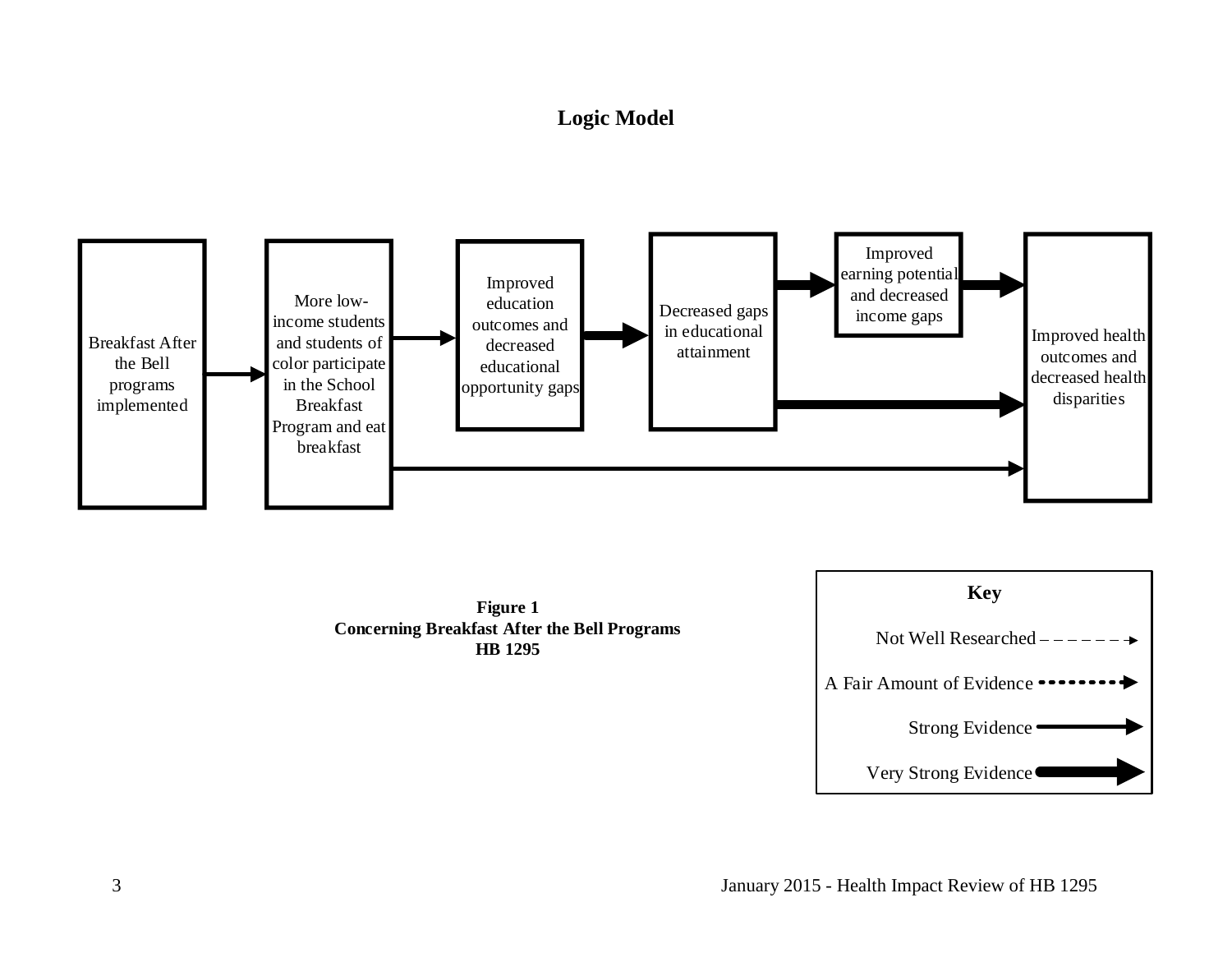## **Summaries of Findings**

#### <span id="page-5-0"></span>**Will implementing Breakfast after the Bell programs increase the number of low-income students and students of color who participate in the School Breakfast Program and who eat breakfast in Washington state?**

There is strong evidence that Breakfast after the Bell models such as Grab-and-Go, extended breakfast hours, and Breakfast in the Classroom increase participation in the School Breakfast Program and decrease the number of students who skip breakfast.<sup>[1](#page-8-1)[,3-7](#page-8-2)[,9](#page-10-0)[,10](#page-11-1)[,12](#page-11-0)</sup> The language of HB 1295 specifically requires that schools with large populations of students eligible for free and reduced-price meals and with low percentages of these students participating in school meals must offer Breakfast after the Bell, therefore this bill is more likely to increase breakfast participation among low-income students. In addition, evidence indicates that Breakfast after the Bell programs are more likely to increase breakfast participation for low-income students than for their higher income peers even within the same school[,](#page-9-0) $6$  so it is likely that this positive effect will be enhanced for low-income students in the schools where these programs are implemented. In addition, because schools in Washington with high percentages of low-income students also have higher percentages of students of color, $^{2,11}$  $^{2,11}$  $^{2,11}$  $^{2,11}$  this bill could help decrease the number of students of color who skip breakfast as well. This is important because Washington state data indicate that students of color and American Indian/Alaska Native students were more likely than their white peers to report having skipped breakfast on the day of the Healthy Youth Survey.<sup>[8](#page-10-1)</sup> HB 1295 also requires the state to provide financial assistance to support these programs, reducing the risk of an unfunded mandate on low-income schools.

#### *Magnitude of impact*

This legislation could impact a large number of students in Washington as more than 20% of  $6<sup>th</sup>$ grade students, more than 30% of  $8<sup>th</sup>$  grade students, more than 37% of 10<sup>th</sup> grade students, and nearly 39% of  $12<sup>th</sup>$  grade students reported skipping breakfast that morning on the 2012 Healthy Youth Survey. In addition, evidence indicates that Breakfast after the Bell models have increased the participation of students in the School Breakfast Program by between 28 and 53%. One school which added a mobile breakfast cart and extended the morning cafeteria hours saw the average daily School Breakfast Participation increase by nearly 400% and the number of students who skipped breakfast at least once per week decrease by 8.7% following implementation of these programs.

#### **Will increasing the number of low-income students and students of color who participate in the School Breakfast Program and eat breakfast in Washington improve educational outcomes and decrease educational opportunity gaps?**

There is strong evidence that eating breakfast is associated with improved educational and cognitive outcomes such as better grades, achievement test scores, memory, punctuality, readiness to learn, classroom behavior, reading scores, fewer errors on attention tasks, and decreased dropout rates. The literature also indicates that these positive effects are more apparent in nutritionally vulnerable children, indicating that increasing access to breakfast may have a greater positive impact on low-income students. Access to breakfast may therefore work to narrow the opportunity gaps experienced by low-income students and students of color. There is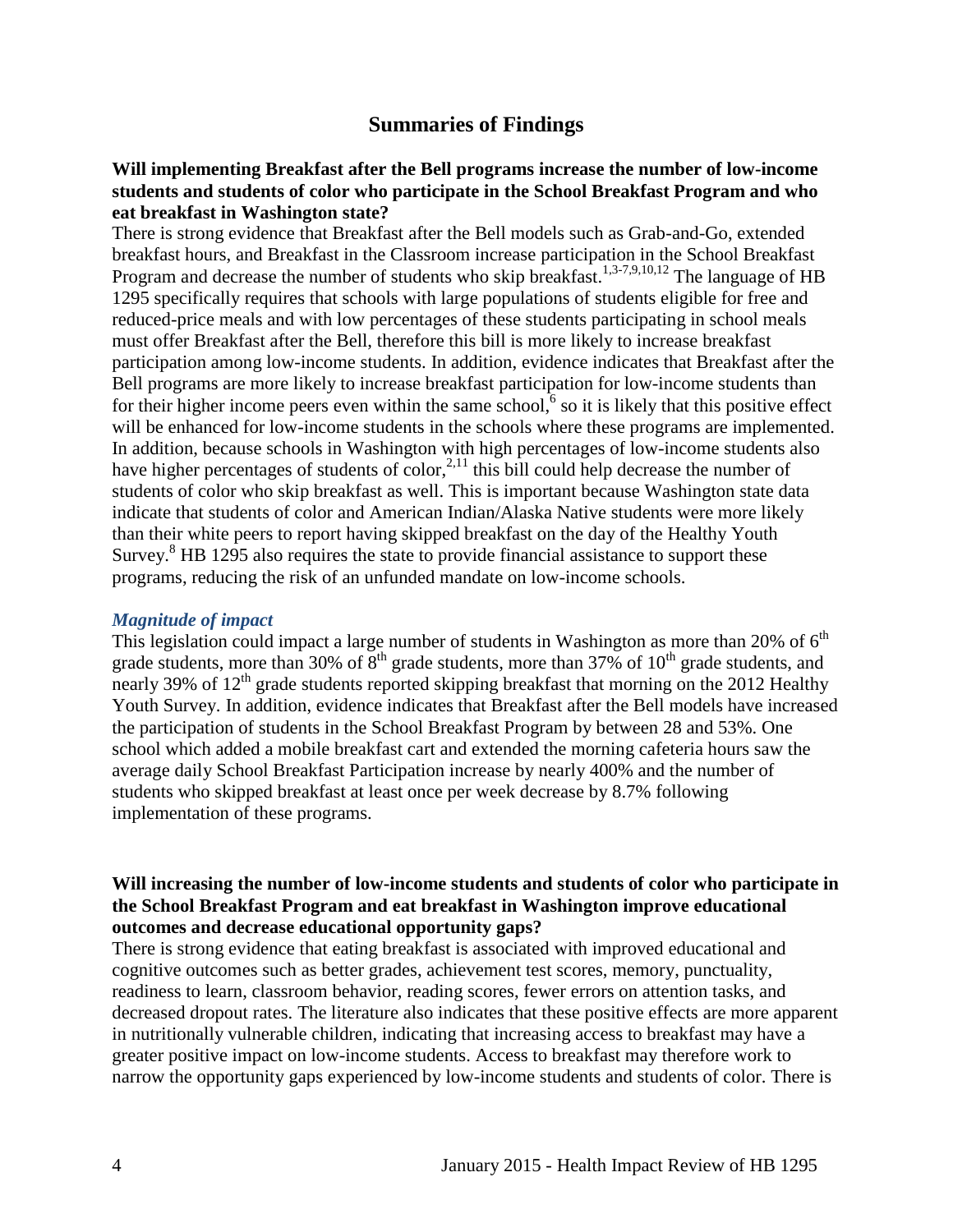also evidence that School Breakfast Programs are associated with improved attendance which may at least partially account for improvements in academic outcomes.<sup>[12-14](#page-11-0)</sup>

#### **Will increasing the number of low-income students and students of color who participate in the School Breakfast Program and eat breakfast in Washington improve health outcomes and decrease health disparities?**

There is strong evidence that eating breakfast is directly associated with improved health outcomes. We found evidence that eating breakfast is positively associated with a number of beneficial health outcomes such as healthy weight, lower fasting insulin, lower cholesterol, increased daily nutrient intake, and decreased hunger related health symptoms.<sup>[9](#page-10-0)[,15-17](#page-13-0)</sup> One review article found that the literature overall supports an association between eating breakfast and decreased rates of obesity, but that the literature yields inconsistent results.<sup>[15](#page-13-0)</sup> In contrast the evidence shows a strong consistent link between eating breakfast and other health indicators such as adequate daily nutrient intake.<sup>[16,](#page-13-1)[17](#page-14-1)</sup> Due to time limitations we focused this literature search specifically on the impacts of eating breakfast on health outcomes and did not expand the scope to include evidence on the impacts of food insecurity in general on health outcomes or the cascading positive health effects of adequate nutritional intake. Including publications on these additional aspects would likely further bolster the evidence for the link between eating breakfast and positive health impacts. Because the same students who experience disparities in access to breakfast are also experiencing health disparities,  $^{18}$  $^{18}$  $^{18}$  improved health outcomes for these students has potential to decrease health disparities.

#### **Will improved educational outcomes and decreased educational opportunity gaps contribute to decreased gaps in educational attainment?**

There is very strong evidence that improved educational outcomes such as those linked to eating breakfast (e.g. higher grades and increased readiness to learn) are associated with higher educational attainment.<sup>[19-22](#page-15-0)</sup> For example, one study found that low grades during primary school were predictive of not having completed a secondary education by age 20 or  $21.^{22}$  $21.^{22}$  $21.^{22}$  These links are well documented and because this connection is widely accepted, less time was dedicated to researching this relationship. In addition several measures of educational outcomes are innately indicative of education attainment (e.g. specific grades are required as a prerequisite for high school graduation—one measure of educational attainment) further supporting the strength-ofevidence for this relationship.

#### **Will decreasing gaps in educational attainment improve earning potential and decrease income gaps?**

There is very strong evidence for the connections between increasing educational attainment and increasing income as well as decreasing rates of unemployment. These links are well documented globally, and data indicate that these trends do exist in Washington state as well.<sup>[28](#page-16-0)[,32](#page-17-0)</sup> Because this connection is widely accepted, less time was dedicated to researching this relationship.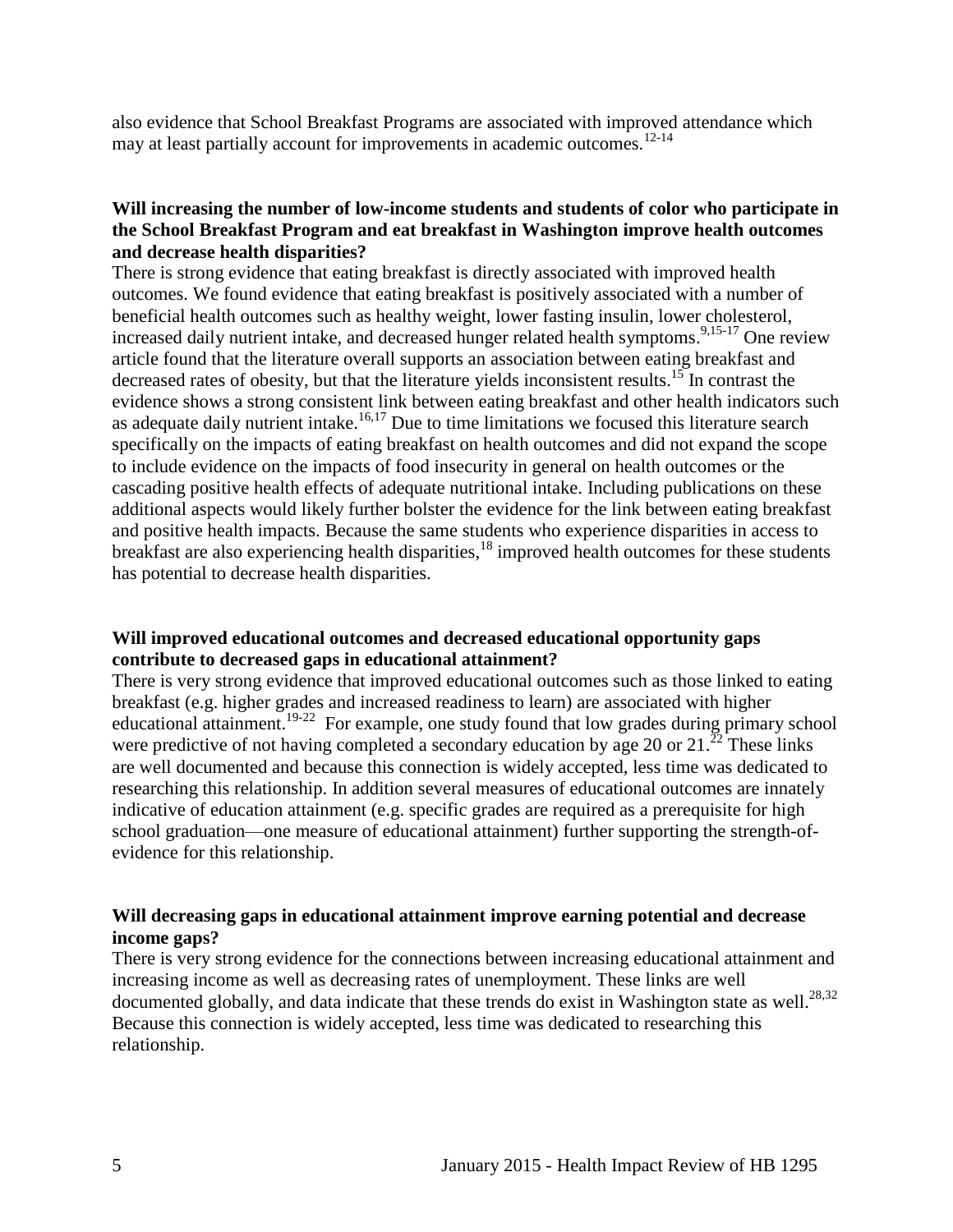#### **Will decreasing income gaps improve health outcomes and decrease health disparities?**

There is very strong evidence that economic instability, low-income, and low socioeconomic status (SES) are associated with adverse health outcomes, such as, depression, acute and recurring infections, poor heath-status, higher body mass index (BMI), and poor oral health.<sup>[18,](#page-14-0)[28,](#page-16-0)[29,](#page-17-1)[33-36](#page-17-2)</sup> Data indicate that the correlation between low-income and poor health is also found in Washington state.<sup>[18,](#page-14-0)[28,](#page-16-0)[29](#page-17-1)</sup>

#### **Will decreasing gaps in educational attainment improve health and decrease health disparities?**

There is very strong evidence that higher educational attainment is associated with better health. Data collected nationally and in Washington state indicate a correlation between higher educational attainment and positive health outcomes such as decreased rates of diabetes, oral health problems, tobacco use, inactivity, obesity, depression, and coronary heart disease. The correlation between health and education is observed even after controlling for income, which can also serve as a mediating factor.<sup>[18,](#page-14-0)[23-31](#page-15-1)</sup>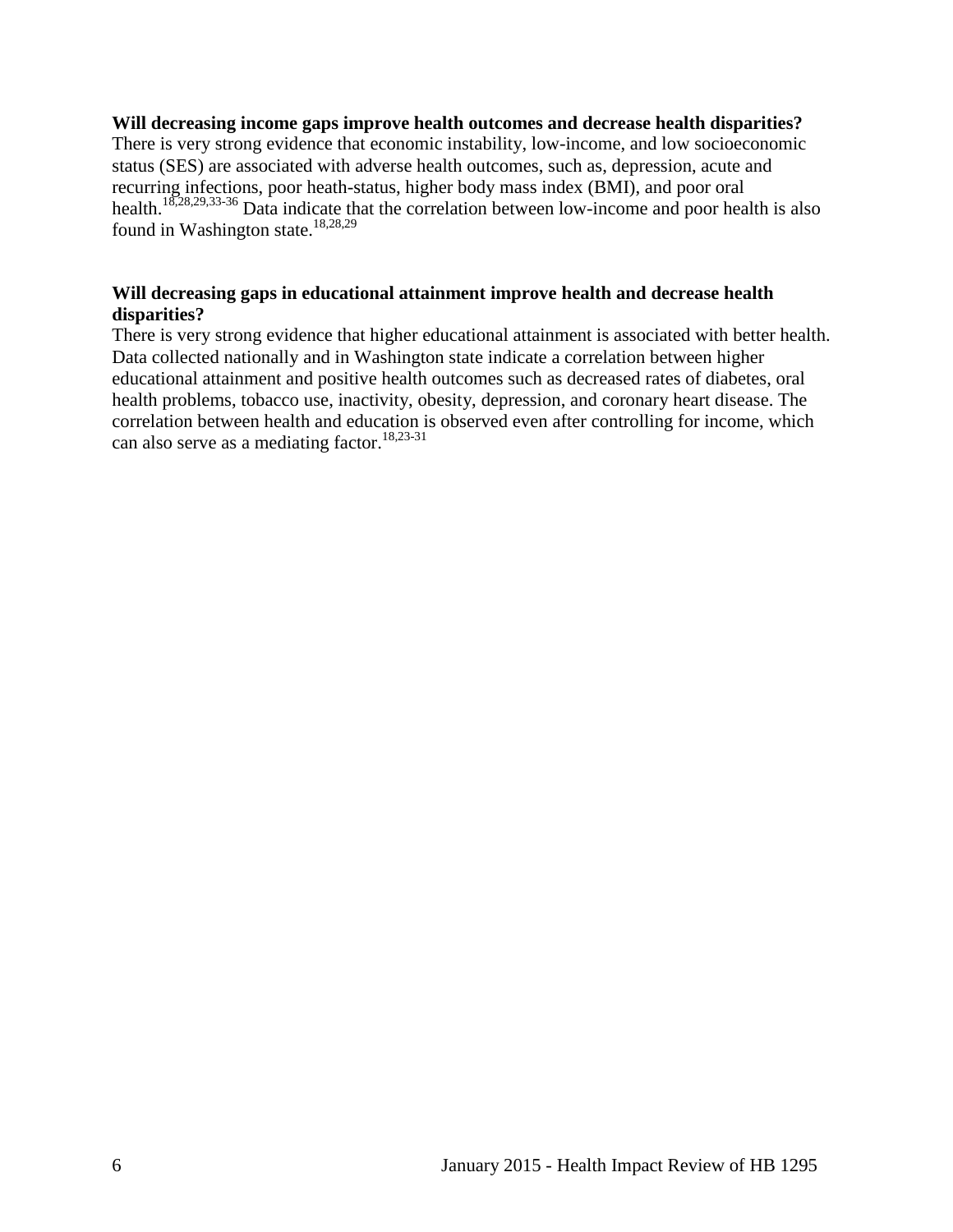## **Annotated References**

#### <span id="page-8-1"></span><span id="page-8-0"></span>**1. Anzman-Frasca S, Djang HC, Halmo MM, Dolan PR, Economos CD. Estimating impacts of a breakfast in the classroom program on school outcomes.** *JAMA pediatrics.*  **2015;169(1):71.**

Anzman-Frasca et al. conducted a quasi-experimental study to estimate the impact of Breakfast in the Classroom (BIC) programs on School Breakfast Program participation, school attendance, and academic outcomes. The authors analyzed data from 257 schools implementing BIC programs and 189 schools without BIC programs within one large urban school district in the United States. Over 80% of students in the district were eligible for free or reduced-price school meals, and more than 70% of the students were Hispanic/Latino. After controlling for potential confounding factors, the authors found that schools with BIC programs had significantly higher rates of participation/higher meal counts in the School Breakfast Program and greater overall student attendance than schools without these programs. On average 73.3% of students in BIC schools participated in the School Breakfast Program compared to 42.9% of students in non-BIC schools. BIC programs were implemented in different months in each school with some schools having their programs operational by November and other schools having their programs running by March. As more BIC programs were implemented participation in the breakfast program increased, with 41.9% participation in the BIC schools in August 2012 increasing to 94.6% participation in May 2013. The respective rates for non-BIC schools were 46.4% and 43.4%. BIC schools also had attendance rates of 95.5% versus rates of 95.3% for non-BIC schools. This difference represents an additional 76 attended days per grade per month. The data did not reveal significantly different outcomes for BIC versus non-BIC schools in relation to achievement test scores. The measure of test scores may not have been timely as some of the schools did not implement their BIC programs until March.

#### <span id="page-8-3"></span>**2. Aud S, Fox MA, KewalRamani A.** *Status of trends in the education of racial and ethnic groups.* **Washington DC: National Center for Education Statistics; U.S. Department of Education;2010.**

This report compiled national level school data and survey data from 2007, and was analyzed by US Department of Education staff. They found that nationally, Hispanic, Native American/Alaska Native, Native Hawaiian and other Pacific Islander, and African American children under 18 are more likely to be living in poverty than White, Asian, or mixed race children.

#### <span id="page-8-2"></span>**3. Bartfeld J, Kim M. Participation in the school breakfast program: New evidence from the ECLS-K.** *The Social service review.* **2010;84(4):541-562.**

Bartfeld and Kim analyzed data from the Early Childhood Longitudinal Study—Kindergarten Cohort in order to determine predictors of participation in the School Breakfast Program. They analyzed parent survey data from wave 5 (third grade) collected in 2002. The primary analysis includes 6,680 children who attended schools with a School Breakfast Program. The authors found that the probability of participating in the School Breakfast Program increases if breakfast is served in the classroom or if the duration of the breakfast period increases. They also found that for students who ride the bus, as the length of time increases between when their bus arrives at school and their first class, participation in the School Breakfast Program also increases. The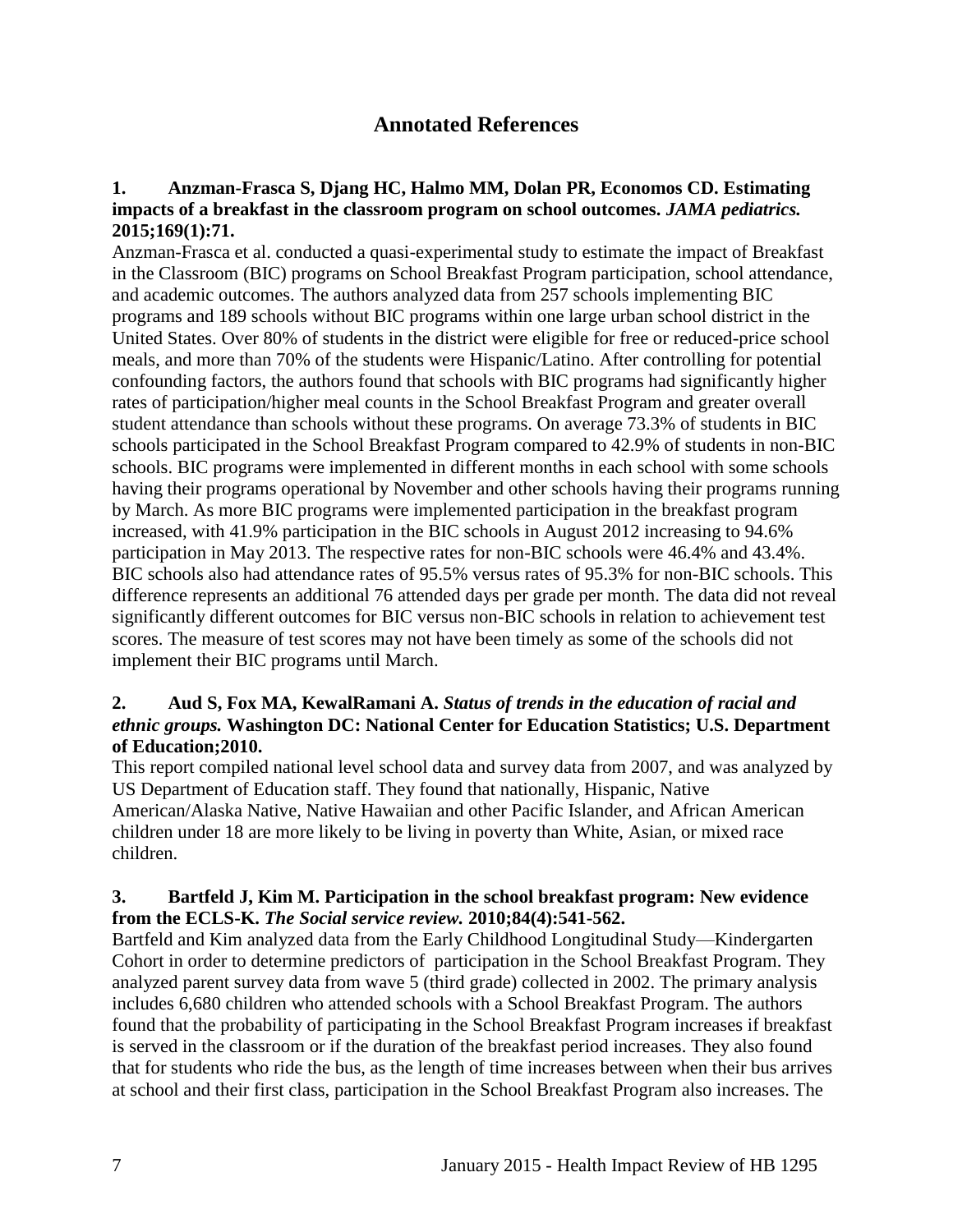authors conclude that the "results strongly support the hypothesis that increasing the convenience of the School Breakfast Program leads to greater participation."

## **4. Bernstein LS, McLaughlin JE, Crepinsek MK, Daft LM, Abt Associates ICMA.**  *Evaluation of the school breakfast program pilot project: Final report. Special nutrition programs. Report number cn-04-sbp. Nutrition assistance program report series.* **USDA, Food and Nutrition Service, 3101Park Center Drive, Room 1014, Alexandria, VA 22302-1500; 2004.**

In 1998 Congress authorized a three year (2000-2003) School Breakfast Program Pilot Project to evaluate the effects of providing universal free school breakfast in six districts across the United States. Control schools continued to offer the regular School Breakfast Program. Bernstein et al. found that schools offering universal free school breakfast saw an increase in participation in the School Breakfast Program in the first year of the pilot. However, schools that also offered breakfast in the classroom saw significantly larger increases in participation (from 27% in the base year to 66% the following year) compared to schools that did not offer breakfast in the classroom (from 17% in the base year to 28% the following year). The rate of participation in the control schools stayed relatively constant increasing from 20% to 21%.

## **5. Morris CT, Courtney A, Bryant CA, McDermott RJ. Grab 'n' go breakfast at school: Observations from a pilot program.** *Journal of Nutrition Education & Behavior.*  **2010;42(3).**

Morris et al. evaluated a two week Grab 'N' Go pilot program in a middle school where 48% of the student body qualified for free or reduced-price lunches. For this program school nutrition staff prepared sack breakfasts that were available in the cafeteria prior to the first class of the day. The first week these were provided free to all students while in the second week they were priced at the regular breakfast prices for free, reduced (\$0.30), and full price breakfast (\$1.10). The evaluation included field notes, focus groups, interviews with school staff, and student and teacher surveys. Forty-nine percent of the students surveyed who 'rarely ate breakfast' indicated that they had participate in the Grab 'N' Go meals. Sixty-six percent of surveyed students reported participating in the program, with 27% participating for all 10 days.

#### <span id="page-9-0"></span>**6. Nanney MS, Olaleye TM, Wang Q, Motyka E, Klund-Schubert J. A pilot study to expand the school breakfast program in one middle school.** *Behav. Med. Pract. Policy Res. Translational Behavioral Medicine : Practice, Policy, Research.* **2011;1(3):436-442.**

Nanney et al. conducted a cohort study to evaluate the impact of a Grab 'N' Go School Breakfast Program meal that was delivered in the hallway and eaten in the classroom. The program was implemented in a classroom in Minneapolis, Minnesota with sixth grade students (n=239) for six weeks in 2010. The researchers analyzed School Breakfast Program participation data and preintervention BMI as well as data from post intervention student and teacher surveys and researcher observations. The response rate for the student survey was 83.9% and the teacher survey response rate was not reported. One hundred percent of teacher respondents indicated that the meals were not messy or disruptive and that the student behavior was overall excellent or good. The authors found a significant increase in School Breakfast Program participation during the intervention—with an average increase in participation of 0.47 days per week. This increase was stronger for students who received fee and reduced price lunches (increase of 0.63 days per week) compared to full paid students (increase of 0.29 days per week).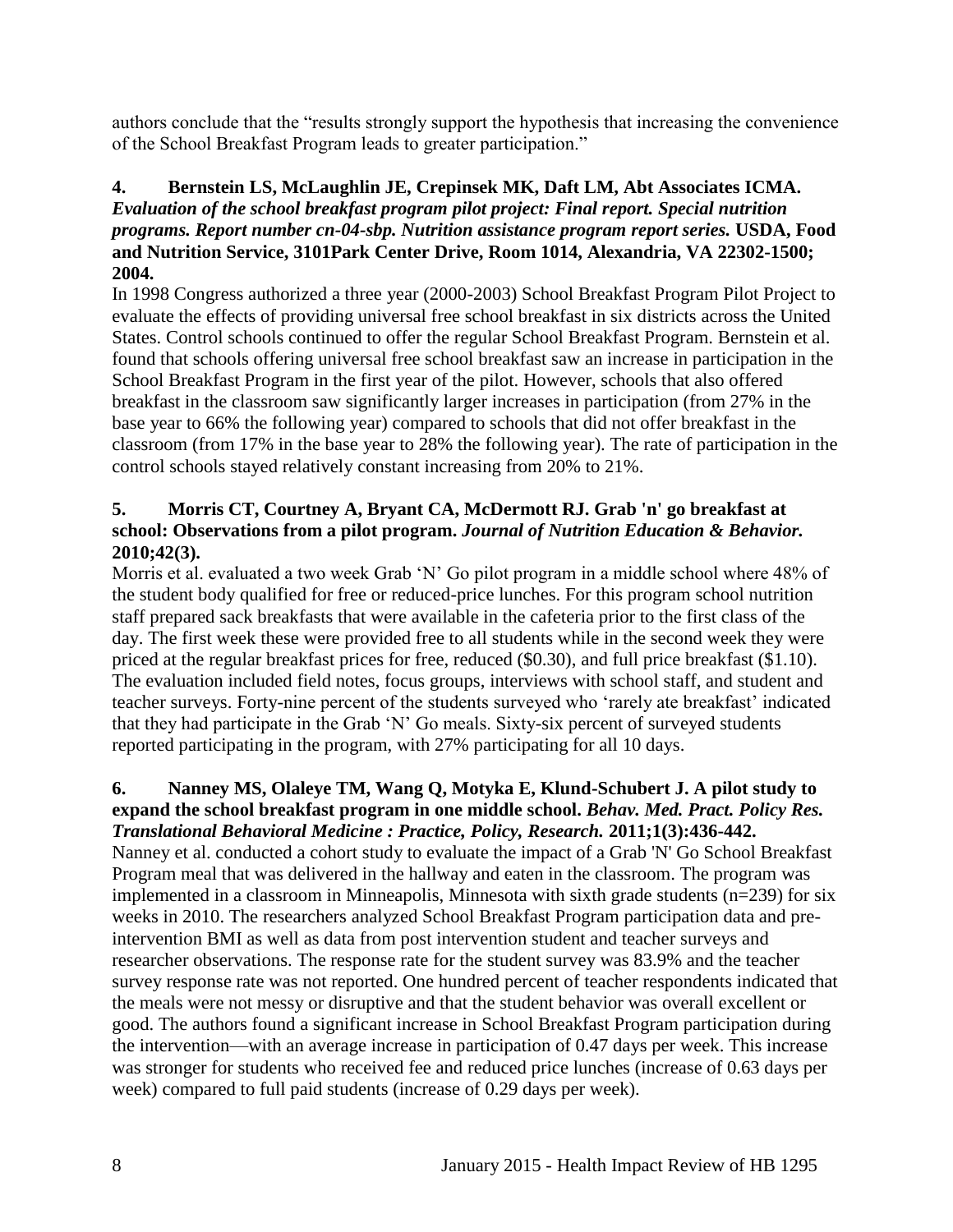### **7. Olsta J. Bringing breakfast to our students: A program to increase school breakfast participation.** *Journal of School Nursing.* **2013;29(4):263-270.**

Olsta evaluated the impact of a program extending breakfast cafeteria hours and providing a mobile cart that served a complete school breakfast during students' morning study hall classes. This study was conducted in a public high school in a Midwestern suburban area in the 2010- 2011 school year. This school held a morning study hall in the cafeteria. The student body was made up of approximately 28% low-income students and 43% students of color. Before implementing the program the school's Wellness Team collected a baseline survey as a needs assessment from students enrolled in physical education (PE) classes (n=1,405) which had a response rate of 86%. Following implementation of both the food cart and the extended breakfast hours the school saw an increase in average daily school breakfast participation of nearly 400% by the end of the school year. The school Wellness Team conducted a follow-up survey in the spring of 2011 with current students enrolled in PE classes (n=826) with a response rate of 49%. These were not the same students who took the baseline survey. The survey data indicated that the percentage of students who reported that they had skipped breakfast at least once per week was 8.7% lower when compared to the baseline survey. This research did not include a comparison group. This study was partially supported by a grant from the Midwest Dairy Council so there is potential for a conflict of interest.

## <span id="page-10-1"></span>**8. Healthy Youth Survey. QxQ Analysis. 2012;**

## **[http://www.askhys.net/Analyzer.Washington.](http://www.askhys.net/Analyzer.Washington)**

Washington state Healthy Youth Survey data from 2012 indicate that among 6th , 8th, 10th, and 12th grade respondents students of color and American Indian/Alaska Native (AI/AN) students were more likely to report having gone without breakfast on the day of the survey than their white peers. Although these disparities did not reach significance in every grade for each race/ethnicity classification, the rates of skipping breakfast were significantly higher than those for white students for the following: 6th grade AI/AN and Hispanic students as well as those that self-reported their race/ethnicity as "multiple" or "other"; 8th AI/AN, black, and Hispanic students as well as those reporting their race/ethnicity as "multiple" or "other"; and 10th grade AI/AN and Hispanic students; and 12th grade black and Hispanic students. High percentages of students from every grade reported skipping breakfast. These rates reached as high as 49.5% (95% CI 39.5-59.5%) for AI/AN 10th graders. The percentage of students who skipped breakfast in 6th, 8th, 10th, and 12th grade (all racial ethnic groups combined) were  $20.2% \pm 2.0%$ , 31.7%  $\pm 2.0\%$ , 37.1% $\pm 2.3\%$ , and 38.5%  $\pm 2.5\%$  respectively.

#### <span id="page-10-0"></span>**9. Sweeney NM, Tucker J, Reynosa B, Glaser D. Reducing hunger-associated symptoms: The midmorning nutrition break.** *The Journal of School Nursing.*  **2006;22(1):32-39.**

Sweeney et al. evaluated the impact of a 9:00 AM Nutritional Break one academic year after its implementation in an inner-city high school. A baseline survey of the high school students (n=846) indicated that 57% of the respondents had not eaten breakfast on the day of the survey despite the universal free breakfast program offered at the school (response rate not noted). Following the intervention researchers collected 590 student surveys (71% response rate) and 46 staff surveys (33% response rate). Students reported a 36% participation rate in the before-school on campus breakfast while 69% of students reported participating at least one day per week in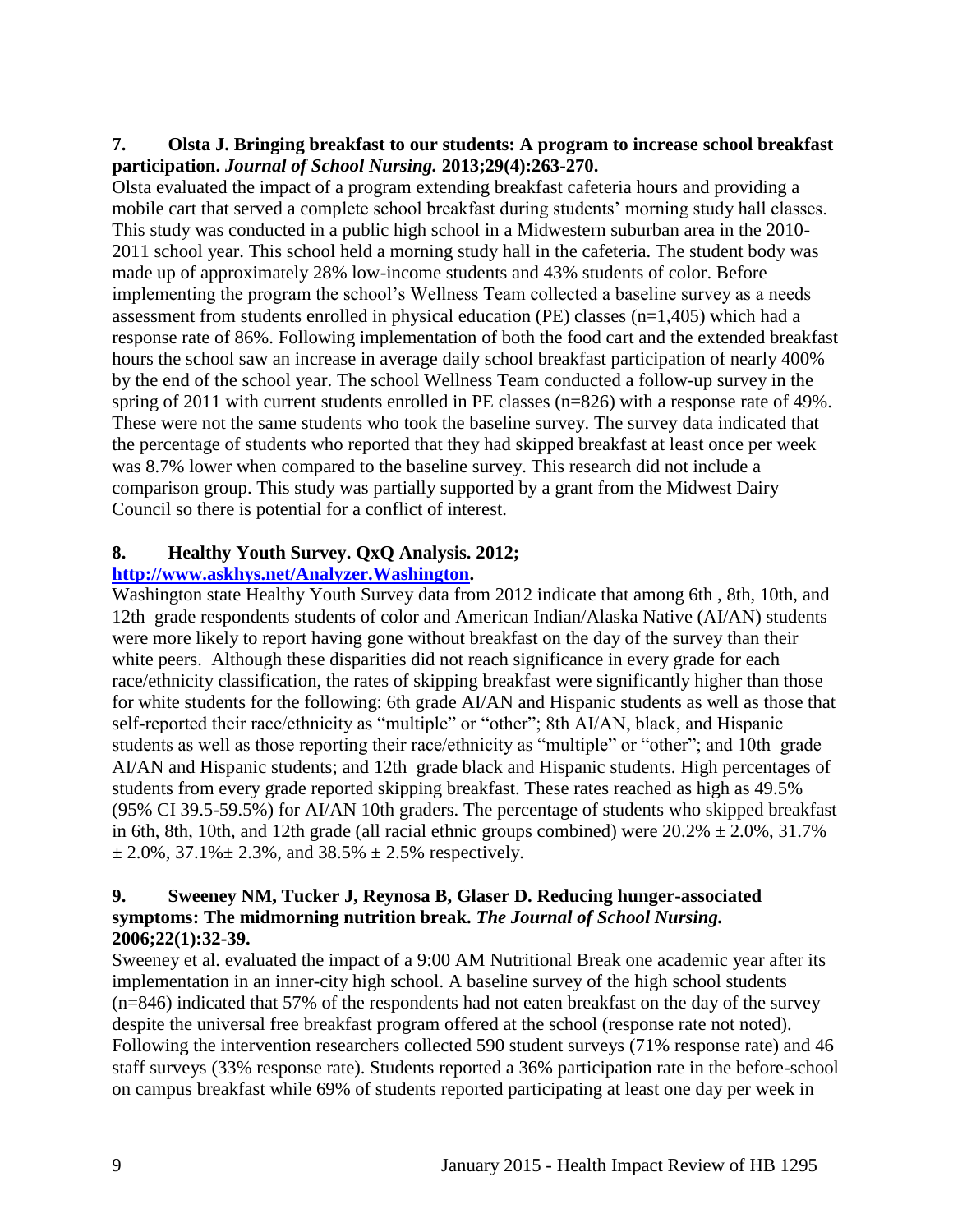the Nutrition Break. The authors also found that as participation in the Nutrition Break increased, students reported a significant decrease in several huger-related symptoms (i.e. inability to focus, tiredness, stomachache, and midmorning hunger), although participation in the Nutrition Break only accounted for small percentages in the variation. Seventy-four percent of the staff members who responded to the survey indicated that the Nutrition Breaks had a positive effect on students such as improved performance, students being more alert, energetic, motivated and refreshed after the Break and that hunger was no longer an issue during class. Thirty-five percent of staff responded that the Break had negative impacts such as sugar rushes following the Break and sugar crashes later in the day.

#### <span id="page-11-1"></span>**10. Van Wye G, Seoh H, Adjoian T, Dowell D. Evaluation of the New York City breakfast in the classroom program.** *American journal of public health.* **2013;103(10):59-64.**

Van Wye et al. conducted a cross-sectional survey of third through fifth grade students attending schools in New York City in nine schools providing Breakfast in the Classroom (BIC) programs and in seven geographically and demographically matched randomly selected control schools. All students in the BIC and control classrooms were surveyed on what and where they had eaten that morning (n=2,289) with a 98% response rate. Both control and intervention schools offered universal free breakfast. Students in BIC classrooms were significantly less likely to report having skipped breakfast (8.7%) compared to students in the control classrooms (15.0%). While BIC students were more likely to report eating in more than one location (e.g. home and in the classroom) than control students, there were no significant differences between the two groups in consumption of fruits and vegetables, candy, doughnuts, chips, or sugary drinks. BIC students ate an estimated 95 calories more in the morning compared to control students. Among students offered BIC, those actually eating BIC consumed an estimated 151 more calories than students in control schools. The authors indicate that while the data support that BIC decreased the number of students skipping breakfast, it was also associated with an increase in caloric consumption that may be above what is needed. They also note that because the BIC programs were relatively new it is possible that as they are normalized students will be less likely to eat breakfast at more than one location.

#### <span id="page-11-2"></span>**11. Office of Superintendent of Public Instruction website. Student enrollment demographic data 2014; [http://reportcard.ospi.k12.wa.us/DataDownload.aspx.](http://reportcard.ospi.k12.wa.us/DataDownload.aspx) Accessed January 21, 2015.**

These recent Washington state data indicate that school districts that serve high percentages of students eligible for free and reduced-price lunch also tend to serve high percentages of students of color. Although the relationship is not true for every district, the trend is apparent when looking at data for all of the districts combined.

## <span id="page-11-0"></span>**12. Mosehauer K, et al.** *The future of school breakfast: An analysis of evidence-based practices to improve school breakfast participation in Washington state.* **Washington Appleseed;2013.**

Mosehauer et al. analyzed 2013 Washington student School Breakfast Program participation data and found that districts with some schools using Breakfast after the Bell models had higher average participation rates among the target population (students eligible for free and reducedprice lunch) in the School Breakfast Program than districts only using traditional cafeteria models. For example, the districts using traditional models had participation rates for the target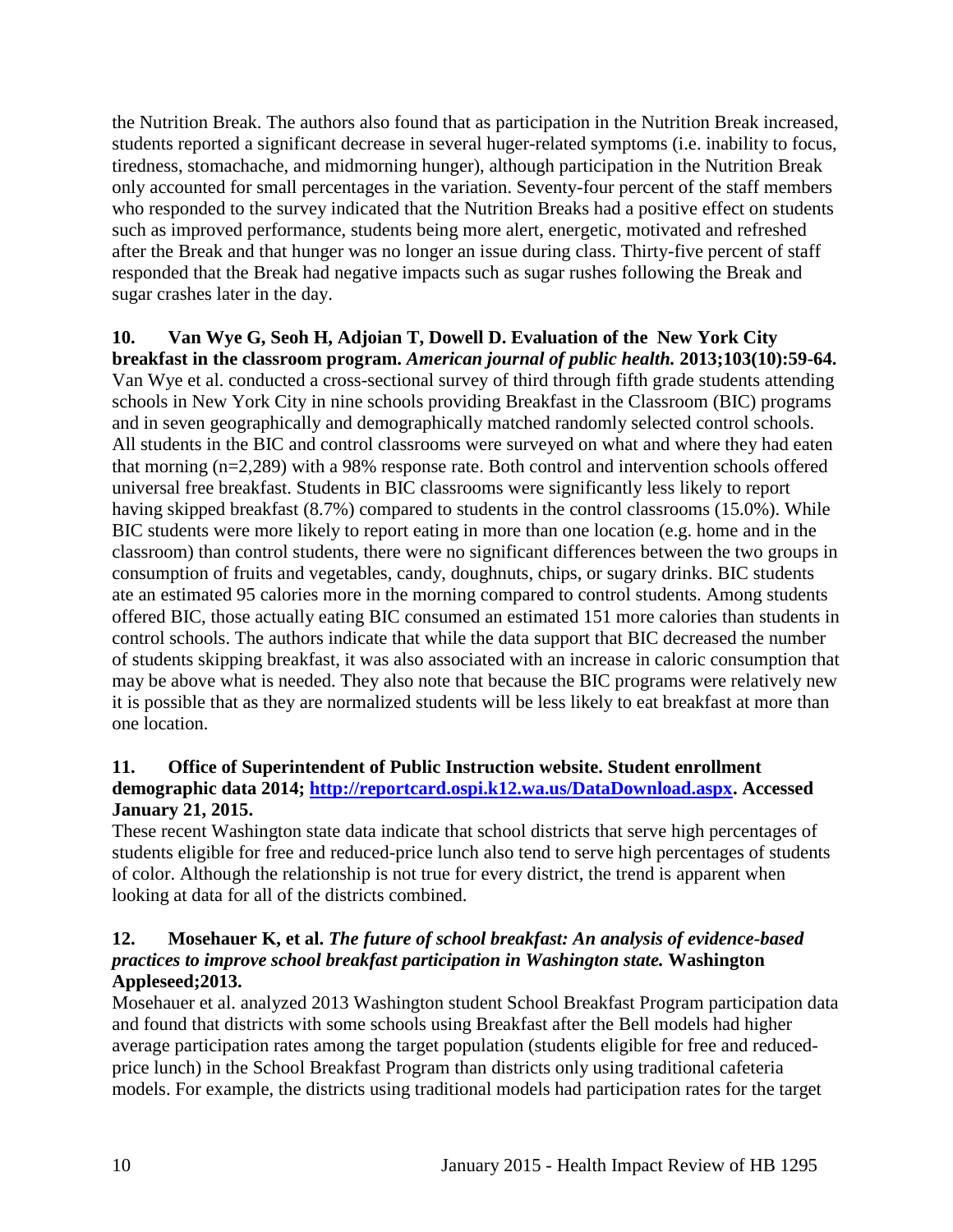population of 49.85% while districts with some schools using traditional cafeteria models and some using Second Chance Breakfast had rates of 50.97%, districts with some schools using traditional models and some using Second Chance Breakfast or Grab 'N' Go had rates of 55.46%, and districts with some schools using traditional models and some using Second Chance Breakfast, Grab 'N' Go, and Universal Breakfast had rates of 77.47%. The report does not indicate if these rates are statistically significantly different. These data also indicate that lowincome students missed more days of school than their high-income counterparts, but that schools with higher participation in the School Breakfast Program by students eligible for free and reduced-price meals had smaller disparities in attendance between low and high-income students. Schools meeting national breakfast participation goals saw 40% fewer absences for low-income students than schools not meeting these goals. For example, in Auburn School District, low-income students at schools serving breakfast to 70% or more of the students eligible for free or reduced-price meals missed 1.7 more days of school each year than their higherincome peers, while free and reduced-price eligible students at schools serving less than 70% of the target population missed 3.62 days more than their peers. These are descriptive data only and do not account for potential confounding factors, however the authors did exclude students who were not enrolled in the same school for the entire year which reduces the risk of cross-over. This report also indicates that in Washington, low-income students who experience greater food insecurity missed 1 to 5 more days of school per year than their counterparts.

#### **13. Adolphus K, Lawton CL, Dye L. The effects of breakfast on behavior and academic performance in children and adolescents.** *Frontiers in human neuroscience.* **2013;7.**

Adolphus et al. conducted a systematic review of the literature to determine the effects of breakfast on school behavior and on academic performance. The authors included articles and reviews published between 1950 and 2013. Thirty-six studies met their inclusion criteria with 14 including behavior measures, 17 including academic performance measures, and five studies including both behavior and academic outcomes. Of the 19 studies which evaluated the effects of breakfast on behavior 11 found a positive effect on behavior such as being on-task in the classroom. This effect was found in both well-nourished and undernourished children as well as those with low socioeconomic position. Most of these studies are evaluations of School Breakfast Programs, which both lack scientific rigor and are looking at the connection between having a School Breakfast Program and behavior irrespective of how many students were actually participating in the program or eating breakfast. The authors indicate that in order for the School Breakfast Program to impact behavior barriers to accessing the program must be minimized. The review identified 21 studies evaluating the effect of habitual breakfast and School Breakfast Programs on academic performance. The authors found that increased frequency of habitual breakfast was consistently and positively associated with improved school performance such as school grades and achievement test scores. The evidence also supports that School Breakfast Programs have positive effects on school performance, particularly math grades and arithmetic scores. The evidence indicates that these positive effects may be more pronounced in schools with more undernourished children and worse academic outcomes where studies carried out with these populations showed consistent positive effects of breakfast on school performance. The researchers highlight studies which have found School Breakfast Programs to be associated with increased attendance, punctuality, readiness to learn, decreased dropout rates, and better classroom behavior.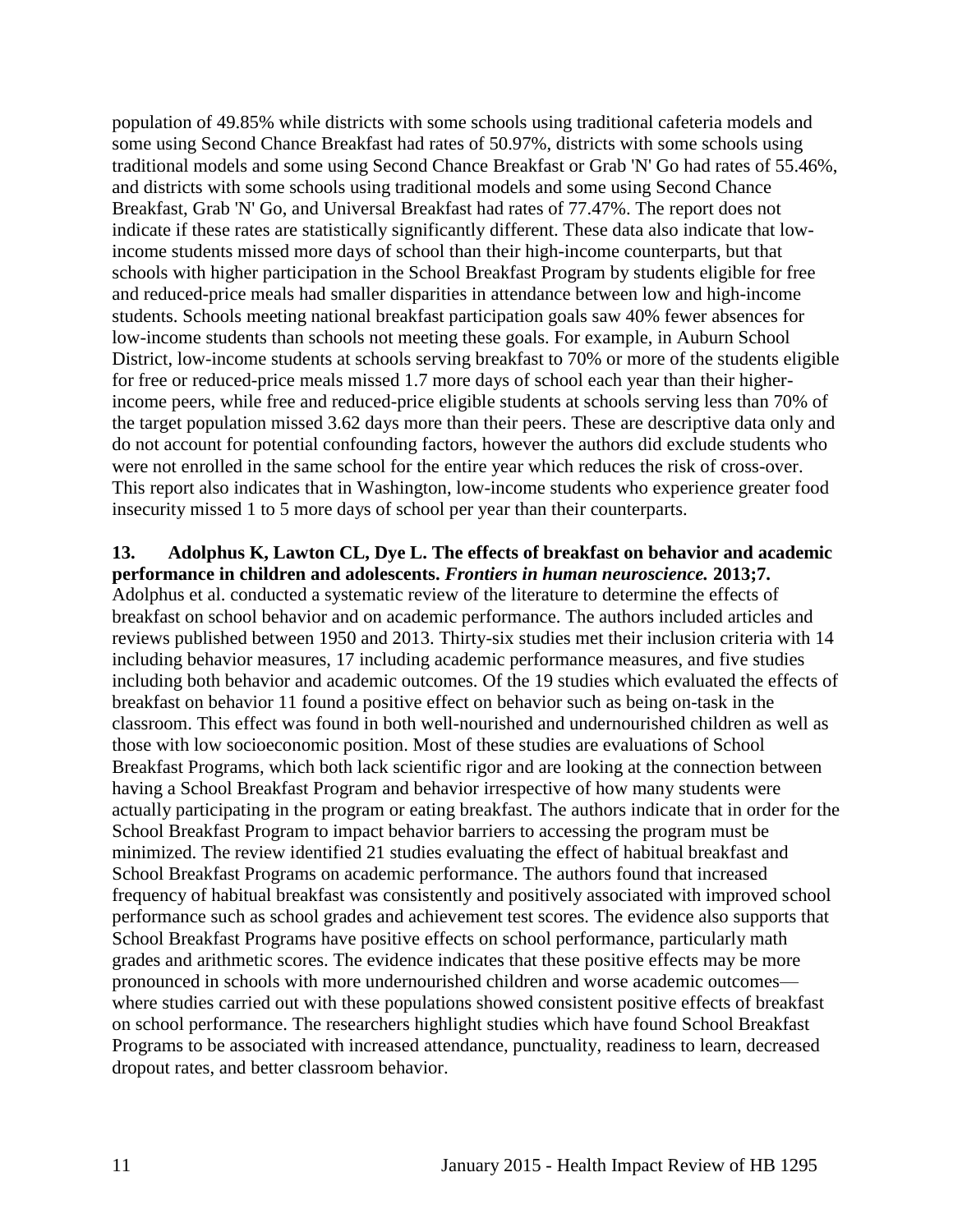#### **14. Hoyland A, Dye L, Lawton CL. A systematic review of the effect of breakfast on the cognitive performance of children and adolescents.** *Nutrition research reviews.*  **2009;22(2):220-243.**

Hoyland et al. conducted a systematic review of the literature on the effects of breakfast on cognitive function in children and adolescents. The authors included studies published between 1950 and 2009. Forty-two articles consisting of 45 studies met their inclusion criteria. The authors provided a quality rating score for each study using pre-defined criteria. The researchers conclude that overall the evidence supports that eating breakfast has positive effects on cognitive performance compared to skipping breakfast. This finding was apparent in both acute studies and evaluations of longer-term School Breakfast Programs. They also found that these positive effects were more apparent in nutritionally vulnerable children, indicating that increasing access to breakfast may have a greater positive impact on low-income students. The authors also highlight evidence that School Breakfast Programs are associated with improved attendance and indicate that this may at least partially account for the benefits observed as part of the breakfast programs. They cite studies which found that breakfast was associated with improvements in, for example, memory, fewer errors on attention tasks, achievement tests, math grades, and reading scores. Although there was not complete consensus among the 45 studies, and some publications found no association between breakfast and some measure of cognition, six of the seven highest quality studies (receiving at least a 16 out of 18 possible points for quality), found a positive association between breakfast and at least one measure of cognitive performance. One of the authors of this study was supported by a grant from Kellogg Company UK, which could introduce a conflict of interest. The authors also note that many of the "studies reviewed were sponsored in whole or in part by industry."

#### <span id="page-13-0"></span>**15. Mesas AE, Muñoz-Pareja M, López-García E, Rodríguez-Artalejo F. Selected eating behaviours and excess body weight: A systematic review.** *Obesity reviews: an official journal of the International Association for the Study of Obesity.* **2012;13(2):106-135.**

Mesas et al. conducted a systematic review of the literature on the connection between skipping breakfast and obesity. They included studies in English, Spanish, and Portuguese that had been published through the end of 2010. The authors excluded studies that only included subjects with excess weight. This exclusion may mask any effects primarily or exclusively impacting individuals with high BMI. The authors identified 63 cross sectional and 10 longitudinal studies that fit their inclusion criteria. Of the publications focusing on children and/or adolescents 35 of the 48 cross sectional studies found that skipping breakfast was associated with overweight or obesity. This association between skipping breakfast and obesity was observed even by studies that controlled for confounding factors. Seven of the longitudinal studies focused on children and/or adolescents and these found conflicting results. In three of these seven studies skipping breakfast was associated with excess weight. The cross-sectional studies on adults were conflicting, though a slightly higher percentage of the studies found that skipping breakfast was associated with increased BMI. However, the two longitudinal studies in adults that controlled for confounders (higher quality studies) found that skipping breakfast was associated with an increase in BMI of at least 5% after one year of follow-up.

### <span id="page-13-1"></span>**16. O'Neil CE, Nicklas TA, Fulgoni VL, The Benefits of B. Nutrient intake, diet quality, and weight/adiposity parameters in breakfast patterns compared with no breakfast in adults: National health and nutrition examination survey 2001-2008.** *Journal of the*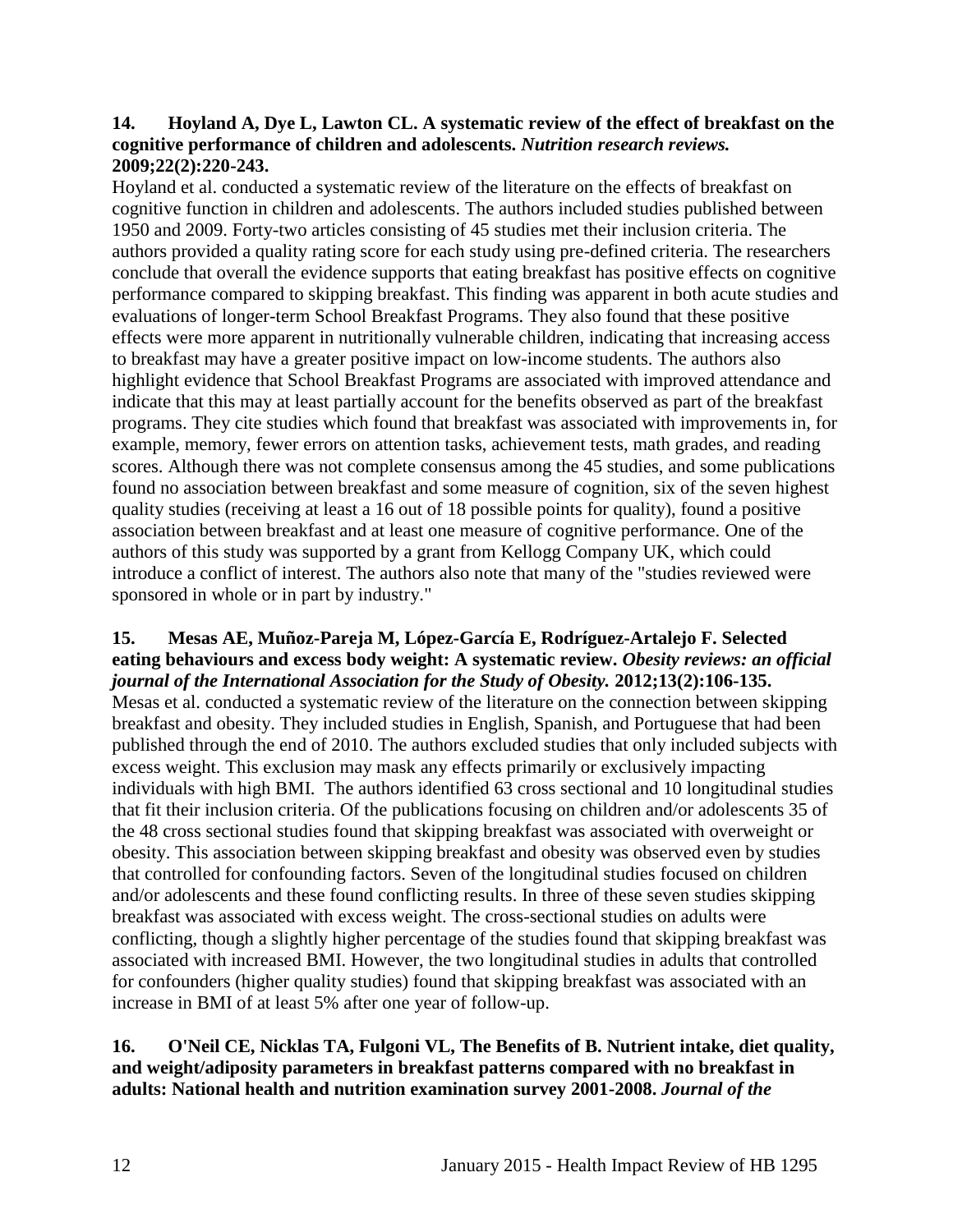*Academy of Nutrition and Dietetics.* **2014;114(12):S27-S43.**O'Neil et al. cite eleven studies in their introduction which indicate that breakfast consumption among adults is associated with improved daily nutrient intake, food group selection, dietary adequacy, diet quality, and intake of micronutrients. The authors also cite evidence that breakfast consumption is associated with positive measures of BMI and cardiovascular risk factors but note that the literature addressing these measures has been inconsistent. O'Neil et al. analyzed 2001-2008 National Health and Nutrition Examination Survey data for respondents 19 years of age or older (N=18,988). They found eleven different meal patterns among respondents. The data indicate that individuals who ate quality breakfasts (e.g. grains, 100% fruit juice, lower-fat milk, whole fruit) had higher daily intakes of nutrients and lower BMI and waist circumference than breakfast skippers. Note that individuals with meal patterns that included, for example, doughnuts, muffins, etc., did not have higher nutrient intake or lower BMI than breakfast skippers. O'Neil was a member of the Kellogg's Breakfast Council at the time this article was written, and publication of this article was supported by an unrestricted education grant from the Kellogg Company, both of which may introduce a conflict of interest.

#### <span id="page-14-1"></span>**17. Smith KJ, Gall SL, McNaughton SA, Blizzard L, Dwyer T, Venn AJ. Skipping breakfast: Longitudinal associations with cardiometabolic risk factors in the childhood determinants of adult health study.** *The American journal of clinical nutrition.*  **2010;92(6):1316-1325.**

Smith et al. cite evidence in their introduction that skipping breakfast is associated with a poorer overall diet; lower physical activity levels; higher intakes of fat, cholesterol, and energy; and lower intakes of fiber, vitamins and minerals. The authors conducted a longitudinal cohort study in Australia in order to determine the effects of skipping breakfast in both childhood and adulthood. The national cohort of 9-15 year olds were first surveyed in 1985 (67.5% response rate). Between 2004 and 2006, participants (n=2,248) filled out a questionnaire and just over 1,720 participants had their diet quality assessed, their waists measured, and their fasting blood drawn by researchers. The data indicate that those who skipped breakfast as a child and as an adult had the least healthy eating habits. The authors also found that, after controlling for lifestyle factors, age, sex, and sociodemographic factors, participants who skipped breakfast both as a child and as an adult had significantly larger waist circumferences, higher fasting insulin, higher total cholesterol, and higher low-density lipoproteins (LDL or 'bad') cholesterol than participants who ate breakfast both as a child and in adulthood. Lifetime breakfast skippers had an average waist circumference of 4.63cm larger than their counterparts. This study was partially funded by an unrestricted grant from the Kellogg Company and support from the Kellogg's Corporate Citizenship Fund which has potential to introduce a conflict of interest.

#### <span id="page-14-0"></span>**18. VanEenwyk J, Brandt G, Bezruchka S, Pobutky, A. Washington State Department of Health. 2013.** *Health of washington state report: Social and economic determinants of health.* **2013.**

VanEenwyk et al. conducted a review of the literature on the complex relationships between the social factors that impact health. The authors found that the literature provides extensive evidence of the association between lower educational attainment and poor health outcomes, and of the association between lower income and poor health outcomes.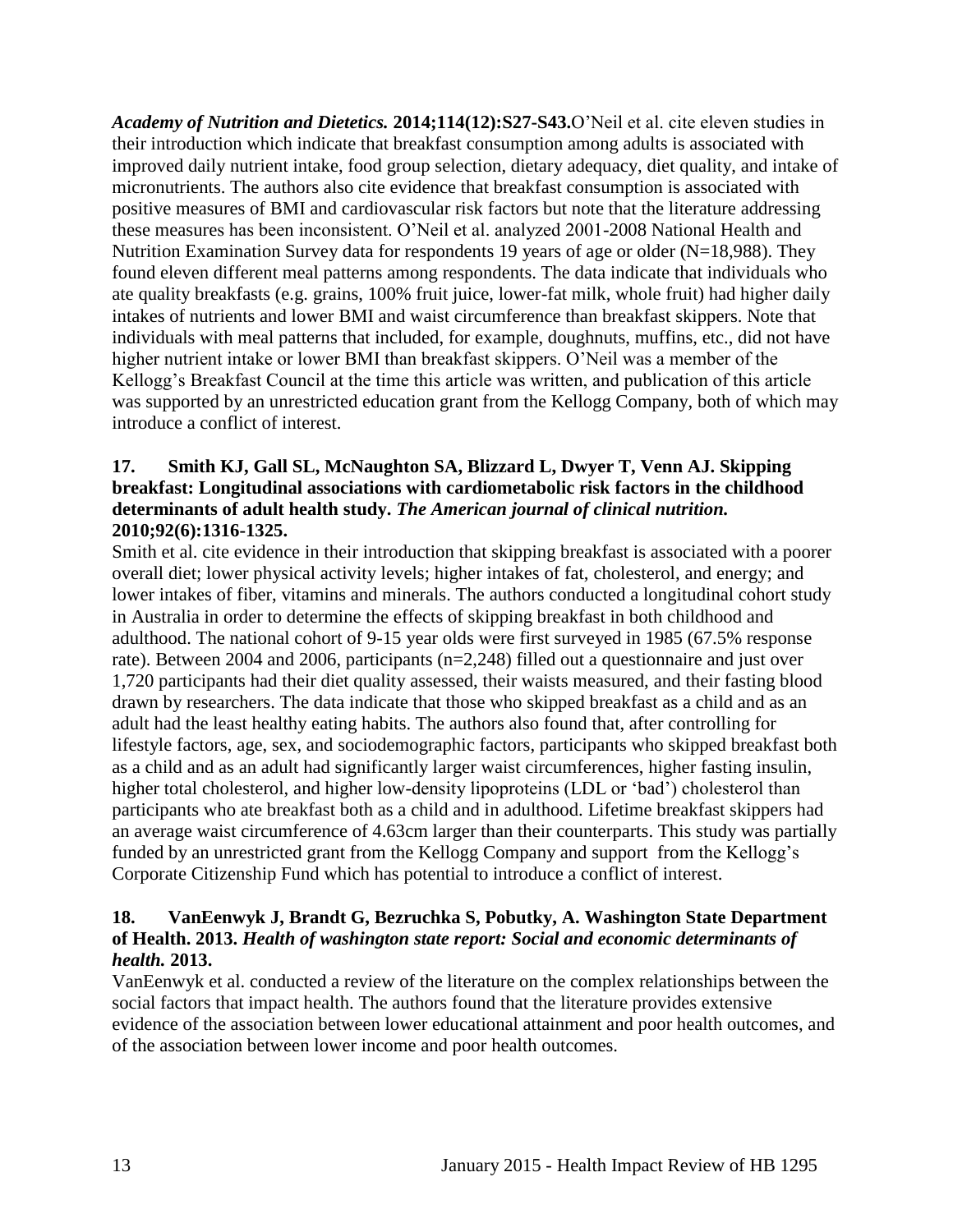### <span id="page-15-0"></span>**19. Lucio R, Hunt E, Bornovalova M. Identifying the necessary and sufficient number of risk factors for predicting academic failure.** *Developmental psychology.* **2012;48(2):422- 428.**

Lucio et al. analyzed data from the Educational Longitudinal Study: 2002 which includes a national sample of 14,796 students. The authors used a 5-step process to identify which factors contribute to academic 'failure'—a grade point average (GPA) of less than 2.0 which is the minimum GPA needed to graduate from high school. They found that a number of academic outcomes impact a student's GPA and therefore their ability to attain a high school diploma. Many of these are academic outcomes that other research has found to be impacted by skipping breakfast such as academic engagement, grade retention, and behavior among. The authors also found that the odds of passing decreased with each additional risk factor: "For each risk factor that is added, there is a 47% increased likelihood of failing."

## **20. Melby JN, Conger RD, Fang SA, Wickrama KA, Conger KJ. Adolescent family experiences and educational attainment during early adulthood.** *Developmental psychology.*  **2008;44(6):1519-1536.**

Melby et al. analyzed data from a longitudinal study of two-biological-parent intact families in Iowa. They had a sample size of 451 families. The researchers conducted modeling to determine what factors impact educational attainment and found level of academic engagement was strongly correlated with later educational attainment.

## **21. Ou S-R, Reynolds AJ. Predictors of educational attainment in the Chicago longitudinal study.** *School Psychology Quarterly.* **2008;23(2):199-229.**

Ou and Reynolds analyzed data from the Chicago Longitudinal Study, using a sample size of 1,286 youth in order to investigate predictors of high school completion and total educational attainment. They found that, among other factors, school absences, grade retention, and youth's educational expectations all influenced educational attainment.

### <span id="page-15-2"></span>**22. Winding TN, Nohr EA, Labriola M, Biering K, Andersen JH. Personal predictors of educational attainment after compulsory school: Influence of measures of vulnerability, health, and school performance.** *Scandinavian journal of public health.* **2013;41(1):92-101.**

Winding et al. analyzed data from a 2004 questionnaire completed by a cohort of adolescents born in 1989 (n=3053) in Denmark (83% response rate) and linked 2010 educational attainment data from Statistics Denmark. This allowed for a follow-up of 6.5 years. The authors found that low grades during primary school was predictive of not having completed a secondary education by age 20/21 (odds ratios between 1.7 and 2.5). For students with low math grades this association was even stronger. The authors cite two additional studies which have also found an association between school performance and later educational attainment.

## <span id="page-15-1"></span>**23. Kandel DB, Griesler PC, Schaffran C. Educational attainment and smoking among women: Risk factors and consequences for offspring.** *Drug and alcohol dependence.*  **2009;104:24-33.**

Researchers examined United States data from four national data sets and found that, among women, lower levels of education are associated with greater risk of being a current smoker, smoking daily, smoking heavily, being nicotine dependent, starting to smoke at an early age, having higher levels of circulating cotinine (a metabolite of nicotine) per cigarettes smoked, and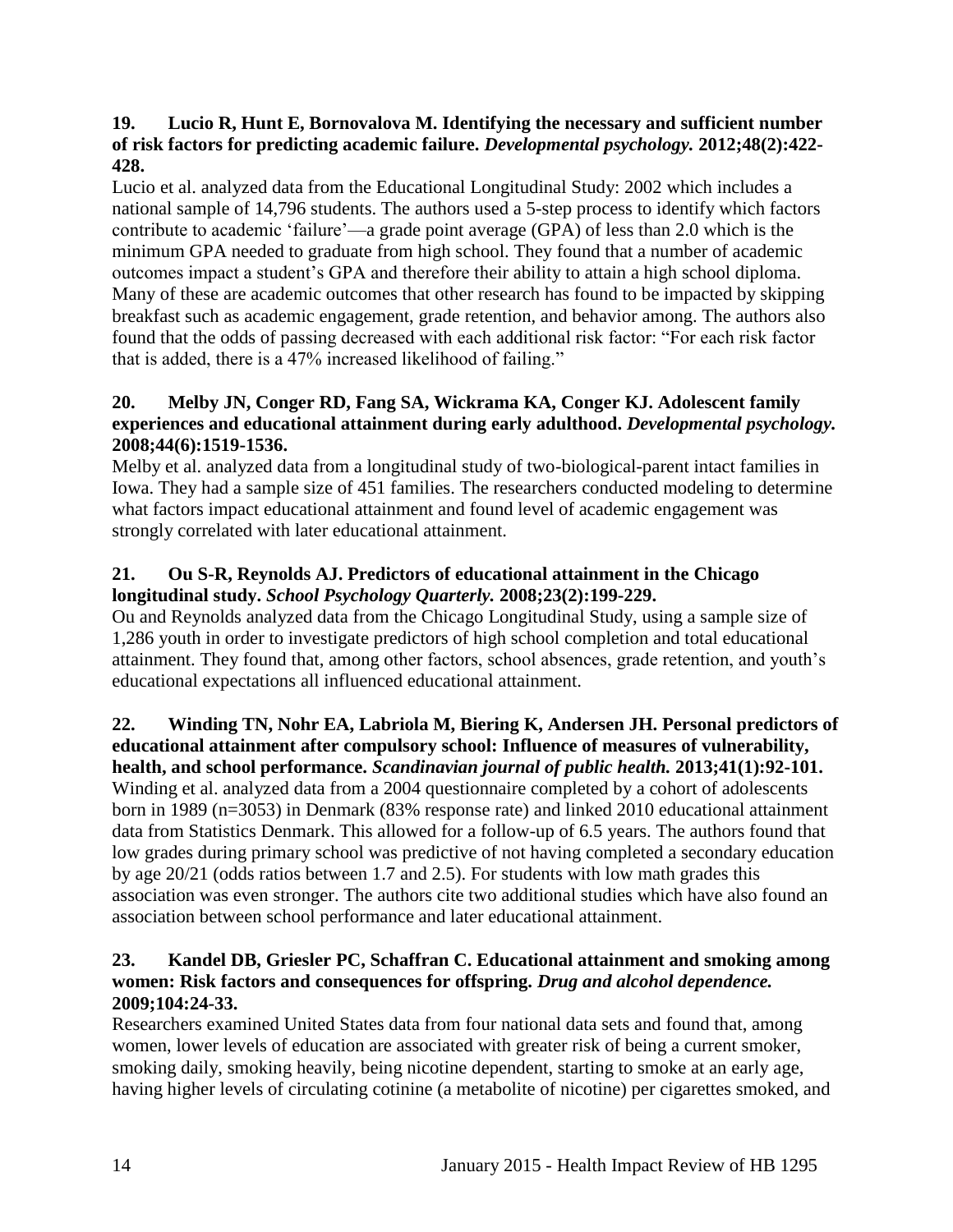continuing to smoke in pregnancy. In addition, lower levels of maternal education were linked to increased risk of antisocial behavior among offspring.

#### **24. McCarty CA, Mason WA, Kosterman R, Hawkins JD, Lengua LJ, McCauley E. Adolescent school failure predicts later depression among girls.** *The Journal of adolescent*

*health : official publication of the Society for Adolescent Medicine.* **2008;43(2):180-187.** McCarty et al. conducted a prospective longitudinal cohort study with a sample of 808 youth followed from ages 10 to 21. The researchers discovered that adolescent school 'failure' (meaning being suspended, expelled, or dropping out of high school early) predisposed girls to depression in early adulthood.

## **25. McLaren L. Socioeconomic status and obesity.** *Epidemiologic Reviews.*  **2007;29(1):29-48.**

McLaren et al. conducted a meta-analysis exploring the relationship between obesity and SES among adults. A total of 333 studies published internationally met the inclusion criteria. In highly developed countries, the majority of the studies found higher body weights among women with lower education attainment. Nearly 50% of the studies in highly developed countries found the same relationship for men.

## **26. Mersky JP, Reynolds AJ. Educational success and adult health: Findings from the Chicago longitudinal study.** *Prevention Science.* **2009;10(2):175-195.**

Mersky and Reynolds analyzed data from a Chicago prospective cohort study that followed 1,539 individuals. Results indicate that high school completion was significantly and inversely associated with tobacco smoking, frequent substance use, depression, and no health insurance coverage. In addition, middle school reading performance was inversely related to depression and student's expectation to attend college was negatively associated with frequent drug use.

## **27. Mezuk B, Eaton WW, Golden SH, Ding Y. The influence of educational attainment on depression and risk of type 2 diabetes.** *American journal of public health.*  **2008;98(8):1480.**

Researchers analyzed adult survey data collected in the Baltimore Epidemiological Catchment Area and then conducted follow-up interviews with the survey cohort. Mezuk et al. found a statistically significant association between type 2 diabetes and lower educational attainment. In addition, the data indicate that depression was associated with type 2 diabetes, but each year of education attained decreased the risk of type 2 diabetes for those experiencing depression.

## <span id="page-16-0"></span>**28. Centers for Disease Control and Prevention website. Behavioral Risk Factor Surveillance System Prevalence and Trends Data: Washington. 2012;**

**[http://apps.nccd.cdc.gov/brfss/page.asp?cat=XX&yr=2012&state=WA#XX.](http://apps.nccd.cdc.gov/brfss/page.asp?cat=XX&yr=2012&state=WA#XX) Accessed December 2, 2013.**

Recent Behavioral Risk Factor Surveillance System (BRFSS) data from Washington State indicate that as educational attainment increases income level also increases. These data also find correlations between higher income and improved health for a number of indicators including: oral health, tobacco use, women's health indicators, health screening rates, and physical activity. These data also show correlations between higher educational attainment and positive health outcomes for these same indicators.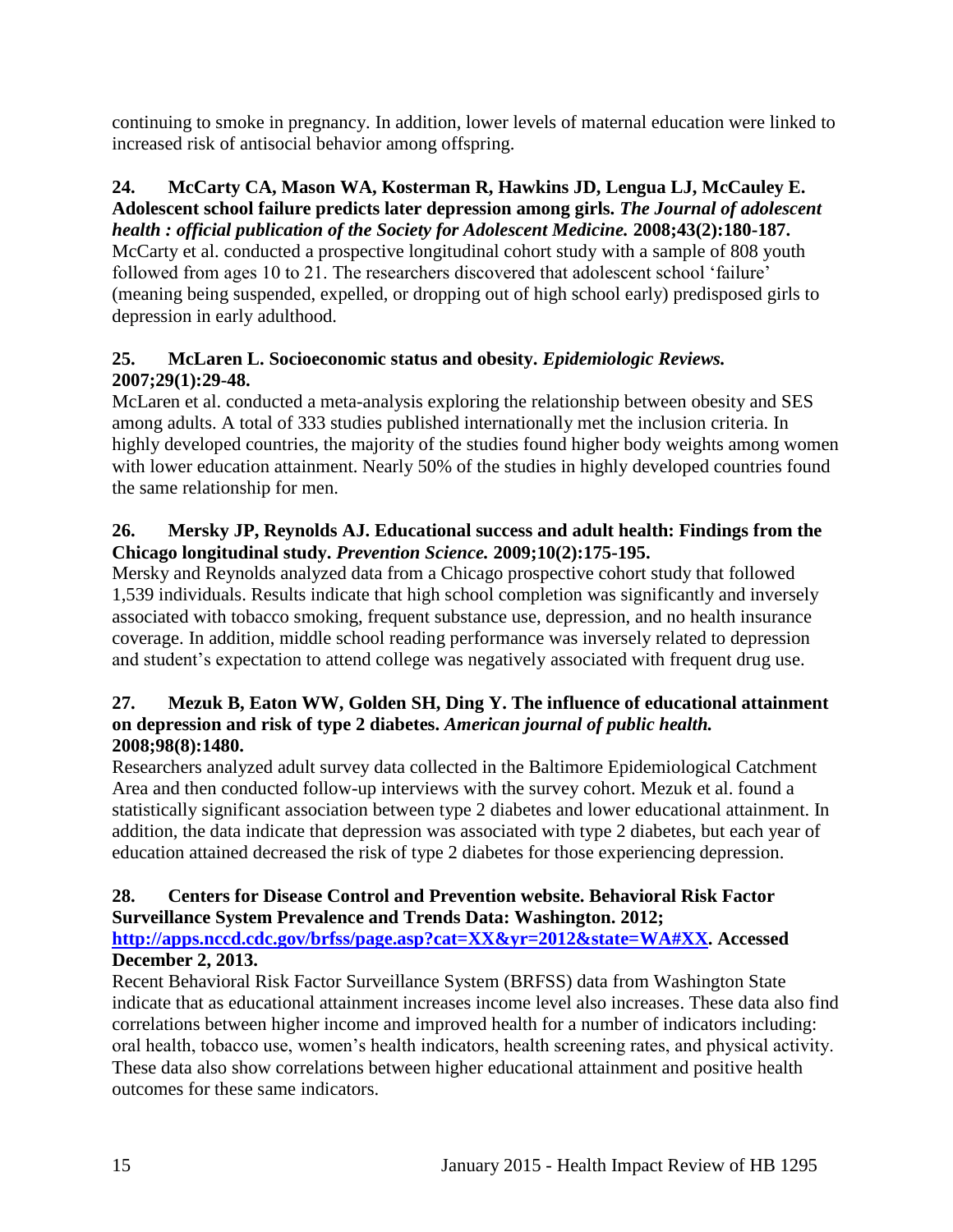## <span id="page-17-1"></span>**29. Reed P KD, Cheng E, Kinne S. Washington State Department of Health.** *Health of Washington State Report: Mortality and Life Expectancy.* **2013.**

The authors present Washington state data on mortality and life expectancy. The data show that age-adjusted death rates were higher in Washington census tracks with lower college graduation rates and also in census tracks with higher poverty. The state data also show that self-reported health status decreases both as income and as educational attainment decrease.

## **30. Skodova Z, Nagyova I, Dijk J, et al. Socioeconomic differences in psychosocial factors contributing to coronary heart disease: A review.** *Journal of Clinical Psychology in Medical Settings.* **2008;15(3):204-213.**

Skodova et al. conducted a meta-analysis of the literature addressing the relationships between SES, coronary heart disease (CHD), and psychosocial factors contributing to coronary heart disease. Researchers identified 12 studies that met their inclusion criteria. They found that higher levels of education are associated with lower rates of CHD, and that decreasing education is associated with factors that are linked to CHD such as depression, anxiety, hostility, and a lack of social supports.

### **31. Steptoe A, Hamer M, Butcher L, et al. Educational attainment but not measures of current socioeconomic circumstances are associated with leukocyte telomere length in healthy older men and women.** *Brain Behavior and Immunity.* **2011;25(7):1292-1298.**

Steptoe et al. analyzed data collected from 543 male and female London-based civil servants of white European origin. All participants were between the ages of 53 and 76 and healthy. Researchers looked at blood samples to determine telomere length and telomerase activity. Telomere shortening is associated with aging. Short telomeres are also associated with increased risk of premature heart attack and mortality. Researchers found that lower educational attainment was associated with shorter telomere length after controlling for biological and behavioral covariates. This association remained significant even after adjusting for current SES. Researchers speculated that low educational attainment may be an indicator of long-term lower SES, and may be associated with accumulated stress resulting in telomere shortening. They also postulate that education may promote problem-solving skills leading to reduced responses to stress, thereby impacting aging.

## <span id="page-17-0"></span>**32. Bureau of Labor Statistics website. Employment projections: Earnings and unemployment rates by educational attainment. Last updated May 22, 2013;**

**[http://www.bls.gov/emp/ep\\_chart\\_001.htm.](http://www.bls.gov/emp/ep_chart_001.htm) Accessed December 10, 2013.** National data from 2012 indicate that as educational attainment increases median weekly earnings also increase and unemployment rates decrease.

## <span id="page-17-2"></span>**33. Paul KI, Moser K. Unemployment impairs mental health: Meta-analyses.** *Journal of Vocational Behavior.* **2009;74(3):264-282.**

Paul et al. conducted a meta-analysis of 237 cross-sectional and 87 longitudinal studies that examined the relationship between mental health and unemployment. The meta-analysis of cross-sectional data revealed that unemployed persons showed significantly more symptoms of distress and impaired well-being than did employed persons. The meta-analyses of longitudinal